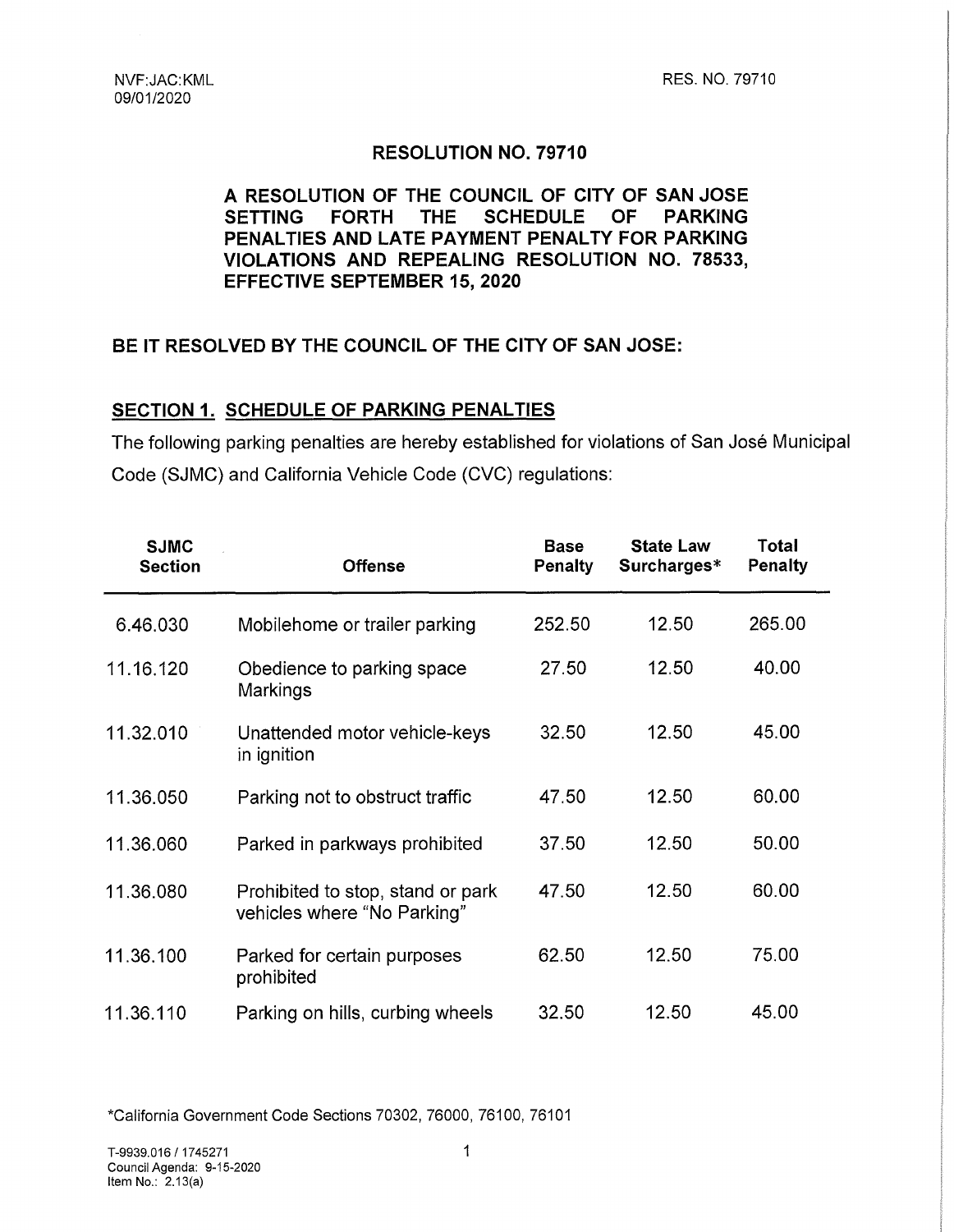| <b>SJMC</b><br><b>Section</b> | <b>Offense</b>                                                                                                                                      | <b>Base</b><br><b>Penalty</b> | <b>State Law</b><br>Surcharges* | <b>Total</b><br><b>Penalty</b> |
|-------------------------------|-----------------------------------------------------------------------------------------------------------------------------------------------------|-------------------------------|---------------------------------|--------------------------------|
| 11.36.130                     | No parking on narrow streets                                                                                                                        | 32.50                         | 12.50                           | 45.00                          |
| 11.36.140                     | Parked in alleys                                                                                                                                    | 32.50                         | 12.50                           | 45.00                          |
| 11.36.150                     | Park on left-hand side of one-<br>way street restricted                                                                                             | 37.50                         | 12.50                           | 50.00                          |
| 11.36.170                     | Parking at an angle                                                                                                                                 | 37.50                         | 12.50                           | 50.00                          |
| 11.36,190                     | Parking prohibited where use of<br>street necessary for cleaning,<br>repair or construction of street or<br>installation of underground<br>facility | 47.50                         | 12.50                           | 60.00                          |
| 11.36.200                     | Parking prohibited where use of<br>street authorized for other than<br>normal flow of traffic                                                       | 42.50                         | 12.50                           | 55.00                          |
| 11.36.210                     | Violation of terms of permit for<br>loading or unloading                                                                                            | 32.50                         | 12.50                           | 45.00                          |
| 11.36.220                     | Use of streets for storage of<br>vehicles prohibited                                                                                                | 72.50                         | 12.50                           | 85.00                          |
| 11.36,232                     | Parking for disabled persons                                                                                                                        | 397.50                        | 12.50                           | 410.00                         |
| 11.36.235                     | Reserved for disabled persons                                                                                                                       | 397.50                        | 12.50                           | 410.00                         |
| 11.36.250                     | Parked in excess of posted time<br>limit; Sunday & legal holidays<br>excepted                                                                       | 27.50                         | 12.50                           | 40.00                          |
| 11.36.260                     | Stopping, standing or parking<br>vehicles on certain streets, or<br>portions thereof, during all or<br>certain hours                                | 32.50                         | 12.50                           | 45.00                          |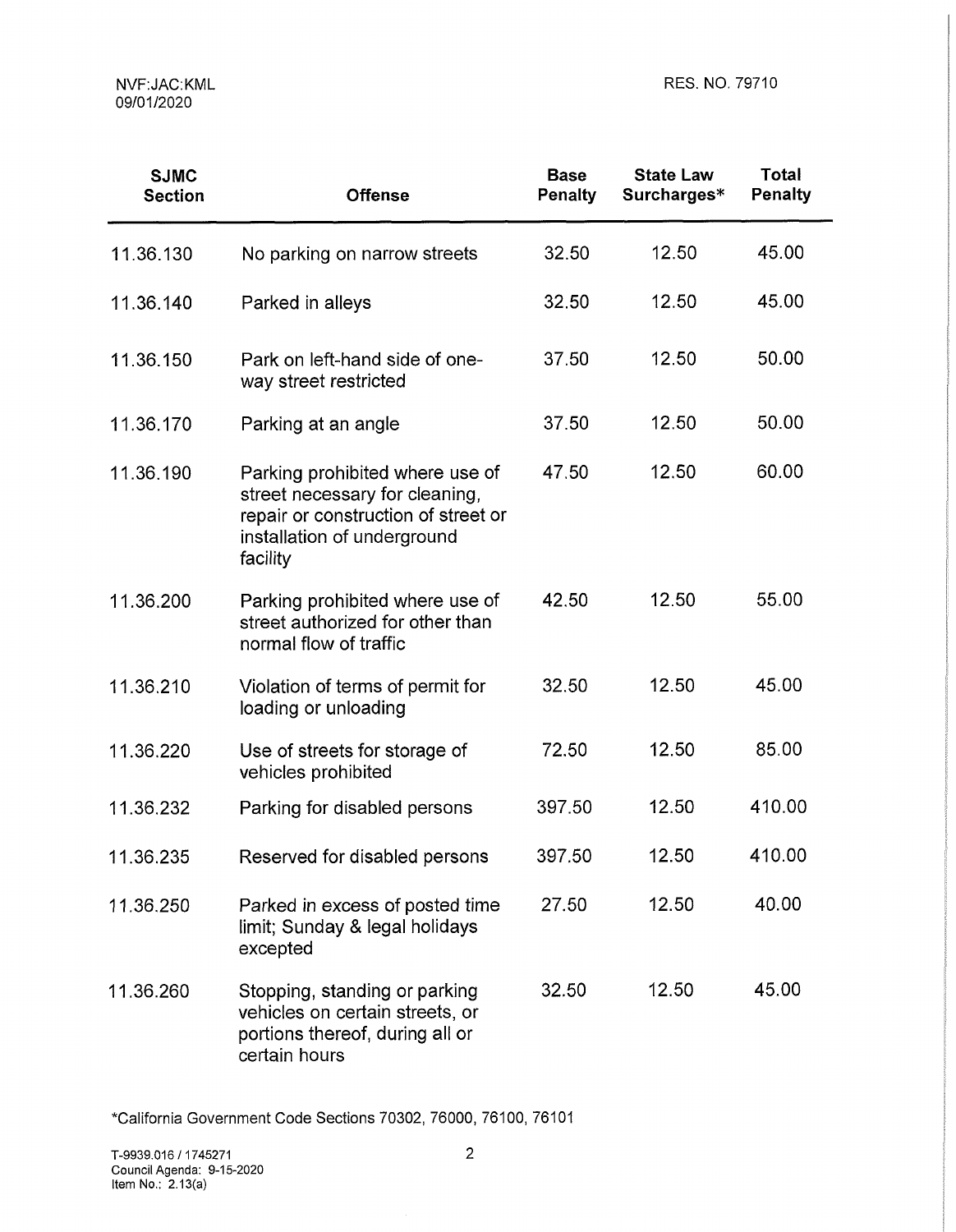$\sim$ 

| <b>SJMC</b><br><b>Section</b> | <b>Offense</b>                                         | <b>Base</b><br>Penalty | <b>State Law</b><br>Surcharges* | <b>Total</b><br><b>Penalty</b> |
|-------------------------------|--------------------------------------------------------|------------------------|---------------------------------|--------------------------------|
| 11.36.280                     | Parking in reserved areas                              | 42.50                  | 12.50                           | 55.00                          |
| 11.36.290                     | Commercial vehicle parked on<br>residential street     | 72.50                  | 12.50                           | 85.00                          |
| 11.36.300                     | Parking restrictions commercial<br>vehicle             | 77.50                  | 12.50                           | 90.00                          |
| 11.36.320                     | <b>Parking Circle-Drive</b>                            | 27.50                  | 12.50                           | 40.00                          |
| 11.36.330                     | City Hall frontage parking<br>restriction              | 27.50                  | 12.50                           | 40.00                          |
| 11.36.340                     | City employee parking lots-<br>permits-use             | 32.50                  | 12.50                           | 45.00                          |
| 11.36.430                     | City Hall alley-parking<br>restrictions                | 27.50                  | 12.50                           | 40.00                          |
| 11.36.470                     | Minnesota Avenue- off-street lot<br>parking            | 17.50                  | 12.50                           | 30.00                          |
| 11.40.350                     | Parked Out of Space - Metered                          | 27.50                  | 12.50                           | 40.00                          |
| 11.40.380                     | <b>Expired/Unpaid Meter</b>                            | 27.50                  | 12.50                           | 40.00                          |
| 11.40.390                     | Failure to operate meter, meter<br>not fully activated | 17.50                  | 12.50                           | 30.00                          |
| 11.44.010                     | Failure to Pay at Lot                                  | 22.50                  | 12.50                           | 35.00                          |
| 11.44.040                     | Storage lien off-street parking                        | 22.50                  | 12.50                           | 35.00                          |
| 11.44.045                     | <b>Off-Street Parking Restrictions</b>                 | 27.50                  | 12.50                           | 40.00                          |
| 11.44.100                     | Parking in marked spaces                               | 17.50                  | 12.50                           | 30.00                          |
| 11.44.120                     | Deposit of money in meter                              | 22.50                  | 12.50                           | 35.00                          |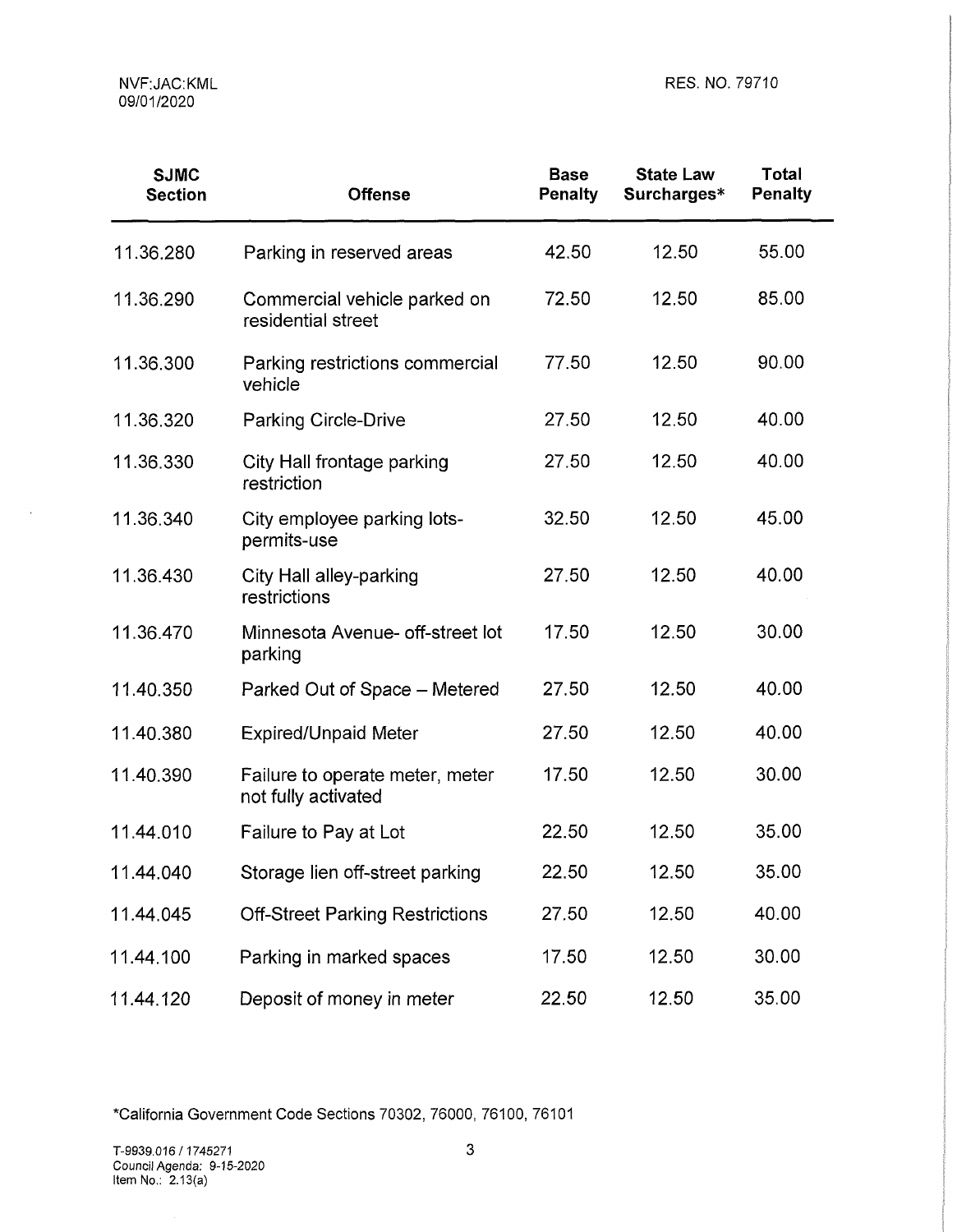| <b>SJMC</b><br><b>Section</b> | <b>Offense</b>                                                     | <b>Base</b><br><b>Penalty</b> | <b>State Law</b><br>Surcharges* | <b>Total</b><br>Penalty |
|-------------------------------|--------------------------------------------------------------------|-------------------------------|---------------------------------|-------------------------|
| 11.44.130                     | Unlawful to park after time<br>expired                             | 22.50                         | 12.50                           | 35.00                   |
| 11.44.140                     | Unlawful to extend time beyond<br>limit                            | 17.50                         | 12.50                           | 30.00                   |
| 11.44.180                     | Leaving vehicle after receipt of<br>meter violation                | 17.50                         | 12.50                           | 30.00                   |
| 11.44.290                     | Deposit of money in meter-<br>airport parking                      | 22.50                         | 12.50                           | 35.00                   |
| 11.44.300                     | Unlawful to park after time<br>expired airport                     | 22.50                         | 12.50                           | 35.00                   |
| 11.48.300                     | Residential parking permit<br>required                             | 57.50                         | 12.50                           | 70.00                   |
| 11.49.300                     | SJSU student parking area<br>restrictions                          | 27.50                         | 12.50                           | 40.00                   |
| 11.52.320                     | Freight loading zone, use<br>restriction                           | 37.50                         | 12.50                           | 50.00                   |
| 11.52.330                     | Freight loading zone, time<br>restriction                          | 37.50                         | 12.50                           | 50.00                   |
| 11.52.570A                    | <b>Special Freight Loading Zone</b><br>permit required             | 37.50                         | 12.50                           | 50.00                   |
| 11.52.570B                    | <b>Violation of Special Freight</b><br>Loading Zone permit - usage | 37.50                         | 12.50                           | 50.00                   |
| 11.54.030                     | Passenger loading zone, use<br>restriction                         | 32.50                         | 12.50                           | 45.00                   |
| 11.54.040                     | Passenger loading zone, time<br>restriction                        | 32.50                         | 12.50                           | 45.00                   |
| 11.98.060                     | Large Vehicle Parking                                              | 32.50                         | 12.50                           | 45.00                   |
| 13.44.100                     | <b>City Parks Regulations</b>                                      | 77.50                         | 12.50                           | 90.00                   |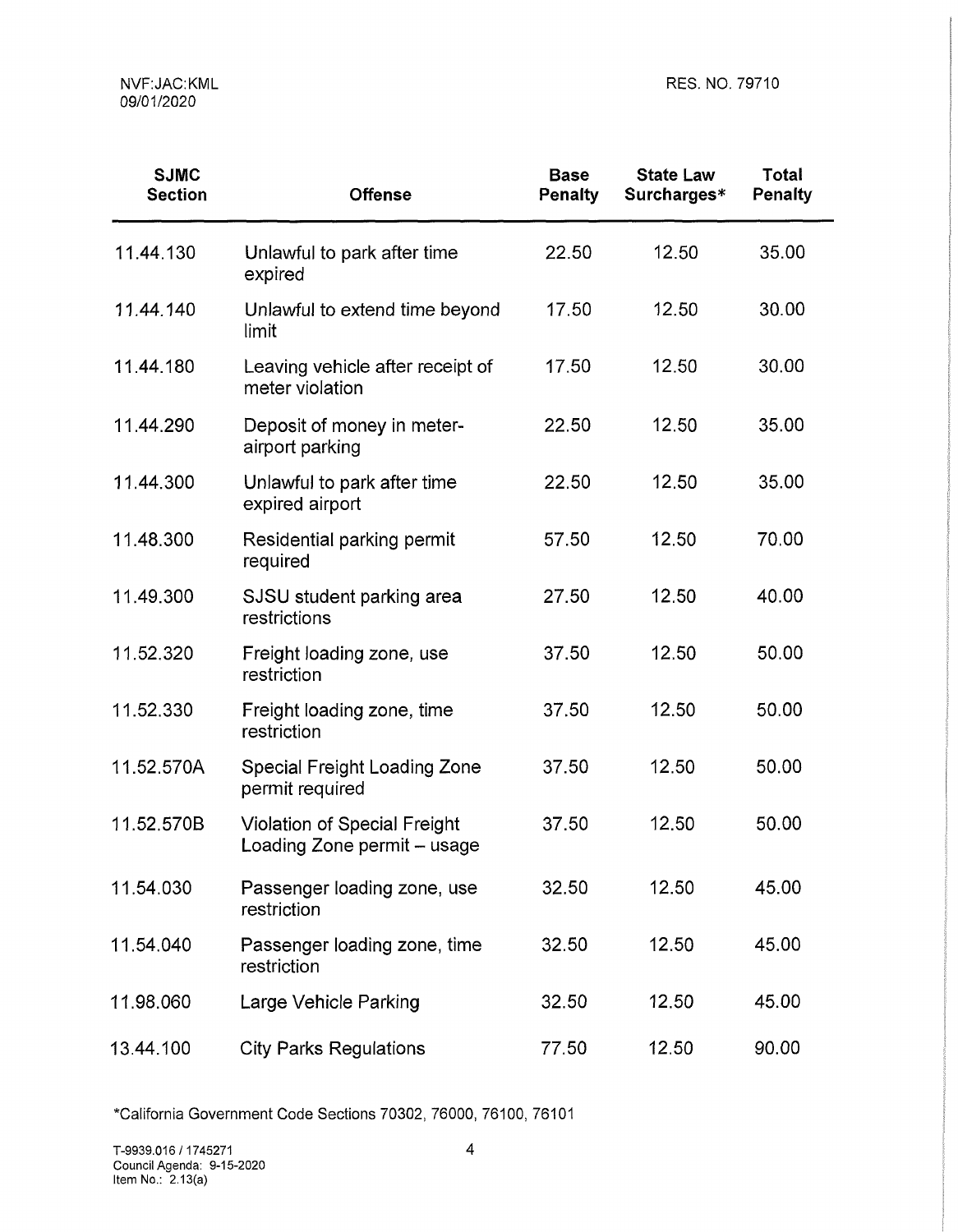$\mathcal{L}^{\pm}$ 

| <b>SJMC</b><br><b>Section</b> | <b>Offense</b>                                        | <b>Base</b><br>Penalty | <b>State Law</b><br>Surcharges* | Total<br><b>Penalty</b> |
|-------------------------------|-------------------------------------------------------|------------------------|---------------------------------|-------------------------|
| 25.06.350                     | <b>Airport Parking Regulations</b>                    | 32.50                  | 12.50                           | 45.00                   |
| <b>CVC</b><br><b>Section</b>  | <b>Offense</b>                                        | <b>Base</b><br>Penalty | <b>State Law</b><br>Surcharges* | Total<br><b>Penalty</b> |
| 21211(b)                      | Parked in a bike path/lane                            | 52.50                  | 12.50                           | 65.00                   |
| 21113(a)                      | Parked in violation of<br><b>Administrative Rules</b> | 27.50                  | 12.50                           | 40.00                   |
| 22500(a)                      | Parked in an intersection                             | 47.50                  | 12.50                           | 60.00                   |
| 22500(b)                      | Parked blocking a crosswalk                           | 52.50                  | 12.50                           | 65.00                   |
| 22500(c)                      | Parked in a safety zone                               | 52.50                  | 12.50                           | 65.00                   |
| 22500(d)                      | Parked w/in 15' of a fire<br>station driveway         | 47.50                  | 12.50                           | 60.00                   |
| 22500(e)                      | Parked blocking a driveway                            | 47.50                  | 12.50                           | 60.00                   |
| 22500(f)                      | Parked on/blocking sidewalk                           | 47.50                  | 12.50                           | 60.00                   |
| 22500(g)                      | Parked obstructing traffic -<br>beside excavation     | 47.50                  | 12.50                           | 60.00                   |
| 22500(h)                      | Double parked                                         | 47.50                  | 12.50                           | 60.00                   |
| 22500(i)                      | Parked in a bus zone                                  | 272.50                 | 12.50                           | 285.00                  |
| 22500(j)                      | Parked in a tunnel                                    | 42.50                  | 12.50                           | 55.00                   |
| 22500(k)                      | Parked on a bridge                                    | 42.50                  | 12.50                           | 55.00                   |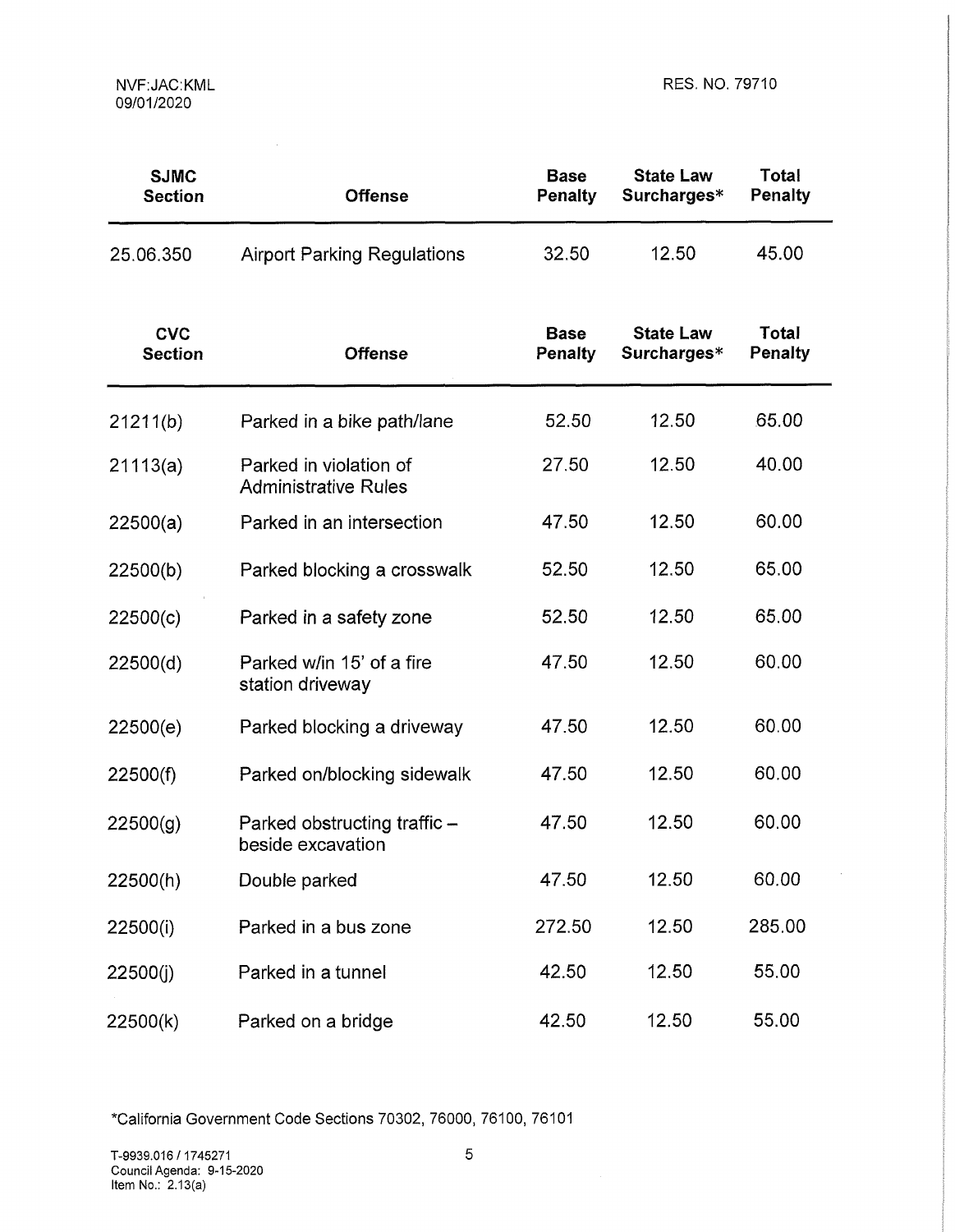| NVF:JAC:KML<br>09/01/2020 |                                                | RES. NO. 79710 |       |        |
|---------------------------|------------------------------------------------|----------------|-------|--------|
| 22500(l)                  | Parked blocking a disabled<br>sidewalk access  | 307.50         | 12.50 | 320.00 |
| 22500.1                   | Parked in a fire lane                          | 57.50          | 12.50 | 70.00  |
| 22502                     | Parked the wrong way/over 18"<br>from the curb | 37.50          | 12.50 | 50.00  |

| <b>CVC</b><br><b>Section</b> | <b>Offense</b>                                | <b>Base</b><br><b>Penalty</b> | <b>State Law</b><br>Surcharges* | Total<br><b>Penalty</b> |
|------------------------------|-----------------------------------------------|-------------------------------|---------------------------------|-------------------------|
| 22507.8                      | Parked in space reserved for<br>disabled      | 397.50                        | 12.50                           | 410.00                  |
| 22514                        | Parked w/in 15' of a fire hydrant             | 57.50                         | 12.50                           | 70.00                   |
| 22515                        | Unattended unset parking brake                | 32.50                         | 12.50                           | 45.00                   |
| 22521                        | Parked w/in 7' of a railroad track            | 32.50                         | 12.50                           | 45.00                   |
| 22522                        | Parked blocking a disabled<br>sidewalk access | 307.50                        | 12.50                           | 320.00                  |
| 22526                        | Entering an occupied<br>intersection          | 102.50                        | 12.50                           | 115.00                  |

# **SECTION 2. LATE PAYMENT PENALTIES**

Late payment penalties shall be added to the Total Penalties as follows:

A one-time late payment penalty of thirty-five dollars (\$35.00) shall be added if the Total Penalty has not been paid within ten (10) days of the mailing of the notice of delinquency.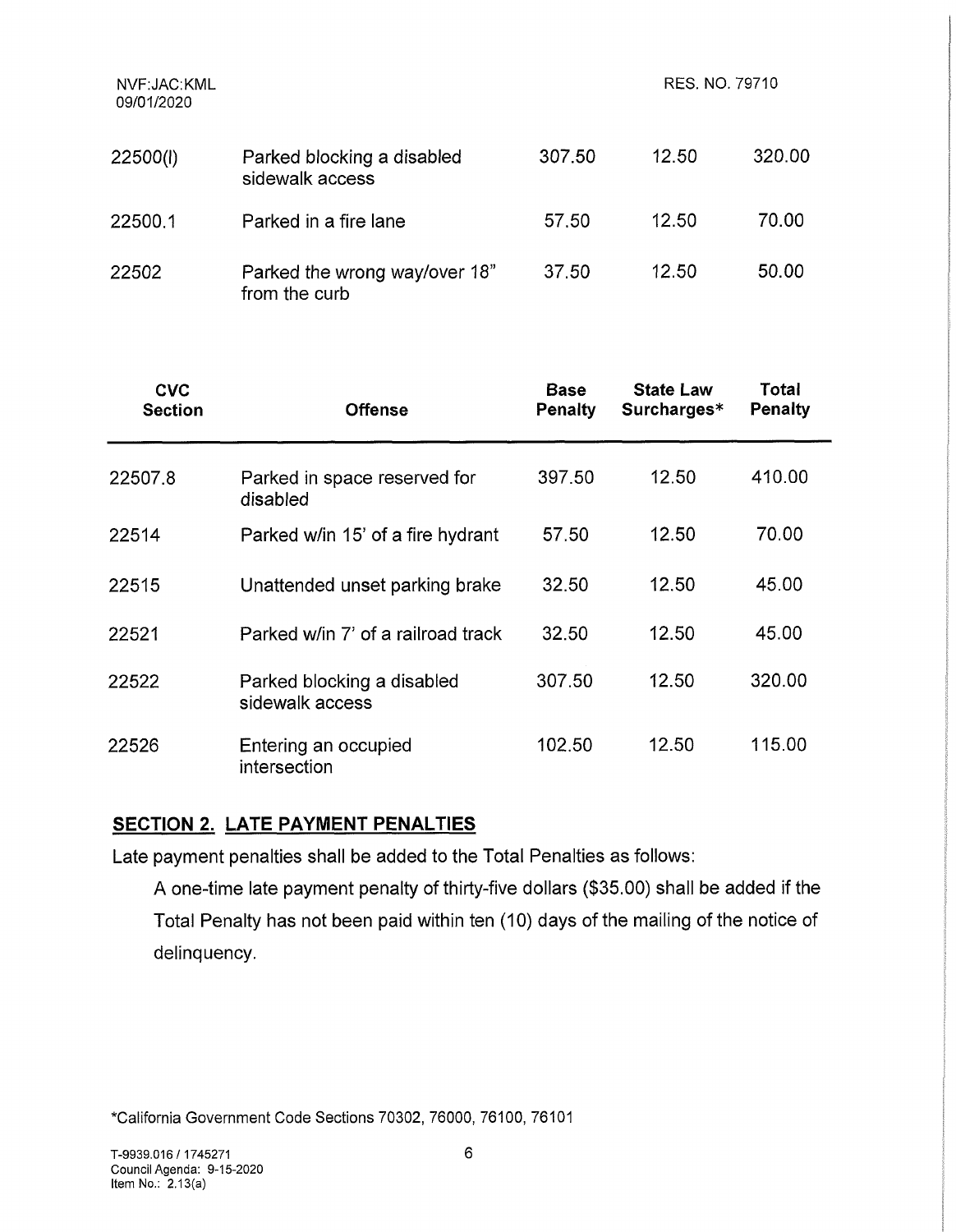## **SECTION 3. DEPARTMENT OF MOTOR VEHICLES SERVICE FEE**

A service fee for unpaid parking penalties shall be added to the Total Penalties as follows:

A one-time service fee of four dollars (\$4.00) shall be added if the Total Penalty has not been paid within forty (40) days of the notice of parking violation and a hold has been placed on the vehicle registration through the Department of Motor Vehicles. The Director of the Department of Transportation shall have the authority to make further adjustments to this service fee, between the range of one dollar (\$1.00) and ten dollars (\$10.00), corresponding with any future service fee adjustments implemented by the Department of Motor Vehicles.

# **SECTION 4. CREDIT CARD SERVICE FEE**

A one-time service fee of three dollars (\$3.00) for parking penalties paid by credit card shall be added to the Total Penalties, which shall be collected by the City or by the City's Parking Citation Processing and Collection contractor, to defer the cost of processing and collecting credit card payments.

# **SECTION 5. FRANCHISE TAX BOARD COLLECTION FEE**

A collection fee for unpaid parking penalties and associated late payment penalties shall be added to the Total Penalties as follows:

A one-time service fee of thirty-five percent (35%) of the Total Penalties owed shall be added if the Total Penalties have not been paid prior to the mailing of the Franchise Tax Board Pre-Intercept Notice.

## **SECTION 6. SPECIAL COLLECTION FEE**

A collection fee for unpaid parking penalties and associated late payment penalties shall be added to the Total Penalties as follows:

A one-time service fee of twenty-four percent (24%) of the Total Penalties owed shall be added if the Total Penalties have not been paid prior to the mailing of the